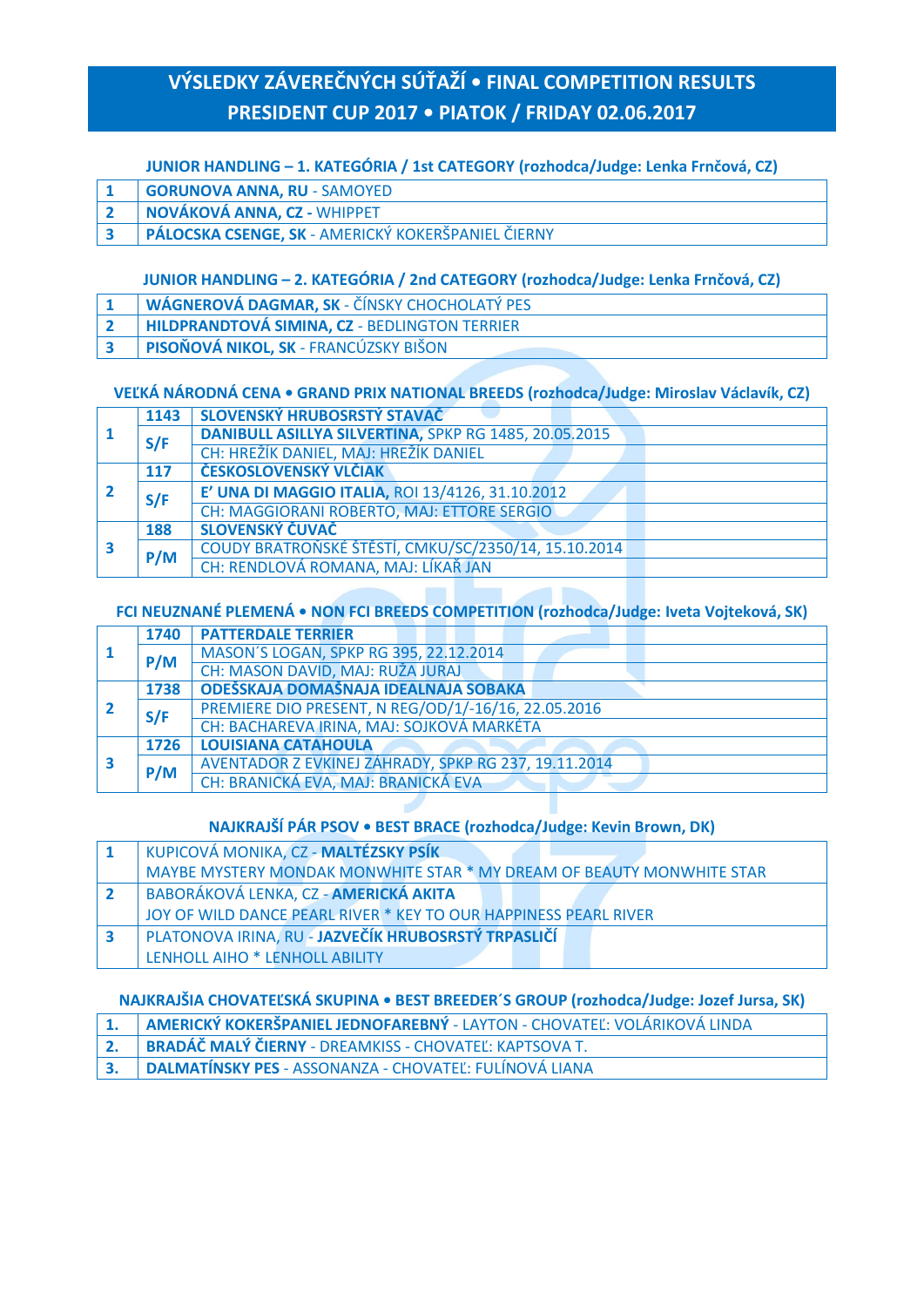### **NAJKRAJŠÍ MLADŠÍ DORAST • BEST MINOR PUPPY (rozhodca/Judge: Adam Ostrowski, PL)**

|  | 612  | <b>BEDLINGTON TERRIER</b>                                       |
|--|------|-----------------------------------------------------------------|
|  | P/M  | NIGHT DIAMOND BOS GRUNNIENS, SPKP 150, 22.02.2017               |
|  |      | CH: KULICHOVÁ ANNA, MAJ: KULICHOVÁ ANNA                         |
|  | 1135 | RÖVIDSZÖRÜ MAGYAR VIZSLA                                        |
|  | S/F  | MADELEINE DANITTY, CLP/MOK/5922, 25.01.2017                     |
|  |      | CH: SVOBODOVÁ LUCIE, MAJ: SVOBODOVÁ JITKA                       |
|  | 148  | <b>DEUTSCHER SCHÄFERHUND KURZHAARIG</b>                         |
|  | S/F  | KEISY PERUNIUS BOHEMIA, CMKU/DS/105764/16, 24.12.2016           |
|  |      | CH: GROMBIŘIK ZDENĚK, MAJ: KALIŠÍK VLADIMÍR + KALIŠÍKOVÁ SIMONA |

#### **NAJKRAJŠÍ DORAST • BEST PUPPY (rozhodca/Judge: Nemanja Jovanović, RS)**

|  | 561 | <b>ZWERGSCHNAUZER SCHWARZ</b>                               |
|--|-----|-------------------------------------------------------------|
|  | S/F | AIDANTE EXTREME PLEASURE, HR 11966 PŠ, 07.10.2016           |
|  |     | CH: LUČIN ANTE, MAJ: GONZALEZ MENDICOTE JAVIER + LUČIN ANTE |
|  | 271 | <b>BULLMASTIFF</b>                                          |
|  | P/M | RICONASTAS BOLLINGER, KC AT04008507, 11.09.2016             |
|  |     | CH: SAMBOZHUK NATALY, MAJ: SAMBOZHUK NATALY                 |
|  | 348 | <b>DEUTSCHER BOXER GELB</b>                                 |
|  | P/M | BARACHIEL FLOYD FENDER EDDA, SPKP 5348, 11.11.2016          |
|  |     | CH: ŠUSTER JOZEF A JANA, MAJ: MLYNKOVÁ LENKA                |

# **NAJKRAJŠÍ VETERÁN • BEST VETERAN (rozhodca/Judge: Dagmar Klein, RO)**

|  | 1444 | <b>CANICHE NAIN NOIR</b>                          |
|--|------|---------------------------------------------------|
|  | P/M  | BEBELLA'S O'BAMA, CMKU/P/19495/-16/16, 28.07.2016 |
|  |      | CH: LUUKKONEN VIRPI, MAJ: PAROUBKOVÁ JINDŘIŠKA    |
|  | 26   | <b>BEARDED COLLIE</b>                             |
|  | P/M  | AMBER JET ANARINYA, CMKU/BD/2431/07, 22.09.2007   |
|  |      | CH: NÁPLAVOVÁ LUCIE, MAJ: MACHÁČKOVÁ PAVLA        |
|  | 1171 | <b>AMERICAN COCKER SPANIEL UNICOLOUR</b>          |
|  | S/F  | LAYTON OCTOPUSSY, SPKP 1502, 11.02.2008           |
|  |      | CH: VOLÁRIKOVÁ LINDA, MAJ: CAISOVA SILVIA         |

# **NAJKRAJŠÍ JEDINEC TR. ČESTNEJ • HONOUR CLASS BIS (rozhodca/Judge: Maite Gonzalbo Lorenzo, ES)**

|  | 13   | <b>AUSTRALIAN SHEPHERD</b>                                        |
|--|------|-------------------------------------------------------------------|
|  | P/M  | FRAYTAL` KYOTO RUM, UKU.0221048, 07.07.2013                       |
|  |      | CH: CHEREDNICHENKO ALEXANDRA, MAJ: IVASHCHENKO NATALIA            |
|  | 41   | <b>BERGER BLANC SUISSE - BIELY ŠVAJČIARSKY OVČIAK</b>             |
|  |      | FLASH OF TREBONS BERGER BLANC, CMKU/ACO/2716/11/10/13, 12.09.2010 |
|  | P/M  | CH: WARDEN ULLA, MAJ: TRÁVNÍČKOVÁ MARTINA                         |
|  | 1158 | <b>AMERICAN COCKER SPANIEL BLACK</b>                              |
|  | P/M  | LAYTON YELLOWSTONE VULCANO, SPKP 1923, 28.04.2015                 |
|  |      | CH: VOLÁRIKOVÁ LINDA, MAJ: BOCSKORÁS PAVOL                        |
|  |      |                                                                   |
|  |      |                                                                   |
|  |      |                                                                   |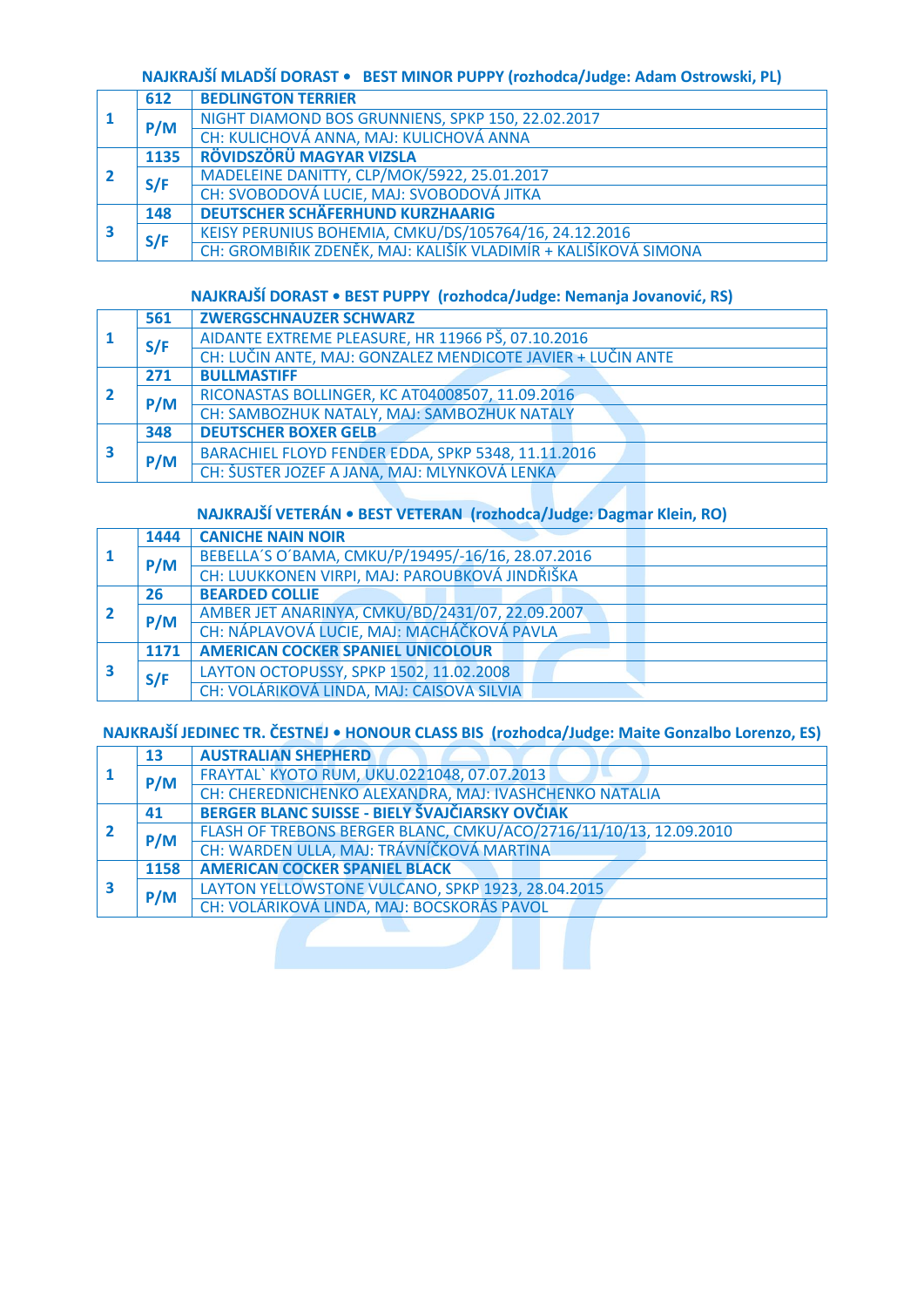#### **JUNIOR BEST OF GROUP**

|                                                              | SKUPINA / GROUP FCI 1 (rozhodca/Judge: Gabriela Ridarčíková, SK)                       |  |  |
|--------------------------------------------------------------|----------------------------------------------------------------------------------------|--|--|
| 15                                                           | <b>AUSTRALIAN SHEPHERD</b>                                                             |  |  |
| S/F                                                          | CALAMITY MINNIE ZELENÉ NÁVRŠÍ, CMKU/AUO/2946/16, 10.01.2016                            |  |  |
|                                                              | CH: REJTHAR IVO, MAJ: REJTHAR IVO + REJTHAR IVO                                        |  |  |
|                                                              |                                                                                        |  |  |
|                                                              | SKUPINA / GROUP FCI 2 (rozhodca/Judge: Jaroslav Matyáš, SK)                            |  |  |
| 557                                                          | <b>ZWERGSCHNAUZER SCHWARZ</b>                                                          |  |  |
| P/M                                                          | DREAMKISS I SO DECIDED, RKF 4498315, 28.04.2016                                        |  |  |
|                                                              | CH: KAPTSOVA T. YU, MAJ: PLATONOVA IRINA + KAPTSOVA T.                                 |  |  |
|                                                              |                                                                                        |  |  |
|                                                              | SKUPINA / GROUP FCI 3 (rozhodca/Judge: Gabriela Ridarčíková, SK)                       |  |  |
| 651                                                          | <b>DANDIE DINMONT TERRIER</b>                                                          |  |  |
| P/M                                                          | HAWKESMILL KIDDING AROUND, KC AT02354101, 09.05.2016                                   |  |  |
|                                                              | CH: RUSSELL MARGARET, MAJ: RAIČ IVA                                                    |  |  |
|                                                              |                                                                                        |  |  |
|                                                              | SKUPINA / GROUP FCI 4 (rozhodca/Judge: Jaroslav Matyáš, SK)                            |  |  |
| 844                                                          | <b>DACHSHUND RAUHHAAR</b>                                                              |  |  |
| P/M                                                          | CH: RUSSELL MARGARET, MAJ: RAIČ IVA<br>CH: SIMU CALIN, MAJ: RADIĆ MILOŠ + ZEMLJE JANOS |  |  |
|                                                              |                                                                                        |  |  |
|                                                              | SKUPINA / GROUP FCI 5 (rozhodca/Judge: Gabriela Ridarčíková, SK)                       |  |  |
| 865                                                          | <b>AKITA</b>                                                                           |  |  |
|                                                              | SHIGETORA GO FUEN NO OKA, PKR.V-24364, 23.06.2016                                      |  |  |
| P/M                                                          | CH: CHADE ZUZANNA, MAJ: CHADE ZUZANNA + SIEJAK OLGA                                    |  |  |
|                                                              |                                                                                        |  |  |
|                                                              | SKUPINA / GROUP FCI 6 (rozhodca/Judge: Jaroslav Matyáš, SK)                            |  |  |
| 989                                                          | <b>BEAGLE</b>                                                                          |  |  |
|                                                              | FANTA'S BRAND LADY MANHATTAN, RKF 4506634, 16.06.2016                                  |  |  |
| S/F                                                          | CH: KRYLOVA ANASTASIA, MAJ: IURTAEVA VALERIIA + KRYLOVA ANASTASIA                      |  |  |
|                                                              |                                                                                        |  |  |
|                                                              | SKUPINA / GROUP FCI 7 (rozhodca/Judge: Gabriela Ridarčíková, SK)                       |  |  |
| 1091                                                         | <b>ENGLISH SETTER</b>                                                                  |  |  |
| P/M                                                          | ASLAN LIKE AN ANGEL ROYAL SETTER, CLP/AS/6241, 19.01.2016                              |  |  |
|                                                              | CH: HÜNEROVÁ ADÉLA, MAJ: THIEL PAVEL                                                   |  |  |
|                                                              |                                                                                        |  |  |
|                                                              | SKUPINA / GROUP FCI 8 (rozhodca/Judge: Jaroslav Matyáš, SK)                            |  |  |
| 1183                                                         | <b>ENGLISH COCKER SPANIEL BLACK</b>                                                    |  |  |
| P/M                                                          | APRIL JOKE BLACK PETRS, CLP/AC/38088, 28.04.2016                                       |  |  |
|                                                              | CH: STUDENÍK PETR, MAJ: KOCMANOVÁ ANETA                                                |  |  |
|                                                              | SKUPINA / GROUP FCI 9 (rozhodca/Judge: Gabriela Ridarčíková, SK)                       |  |  |
| 1406                                                         | <b>CANICHE GRAND BLANC</b>                                                             |  |  |
|                                                              | CALLISTE DU CRISTAUX GLACE'S, SPKP 310, 11.03.2016                                     |  |  |
| S/F                                                          | CH: PROCHOTSKA KATARINA, MAJ: PROCHOTSKÁ KATARÍNA                                      |  |  |
|                                                              |                                                                                        |  |  |
| SKUPINA / GROUP FCI 10 (rozhodca/Judge: Jaroslav Matyáš, SK) |                                                                                        |  |  |
|                                                              |                                                                                        |  |  |
| 1626                                                         | <b>BORZOI</b>                                                                          |  |  |
| S/F                                                          | DASHA VON ALSHAMINA, VDH/DWZB B 18832, 06.03.2016                                      |  |  |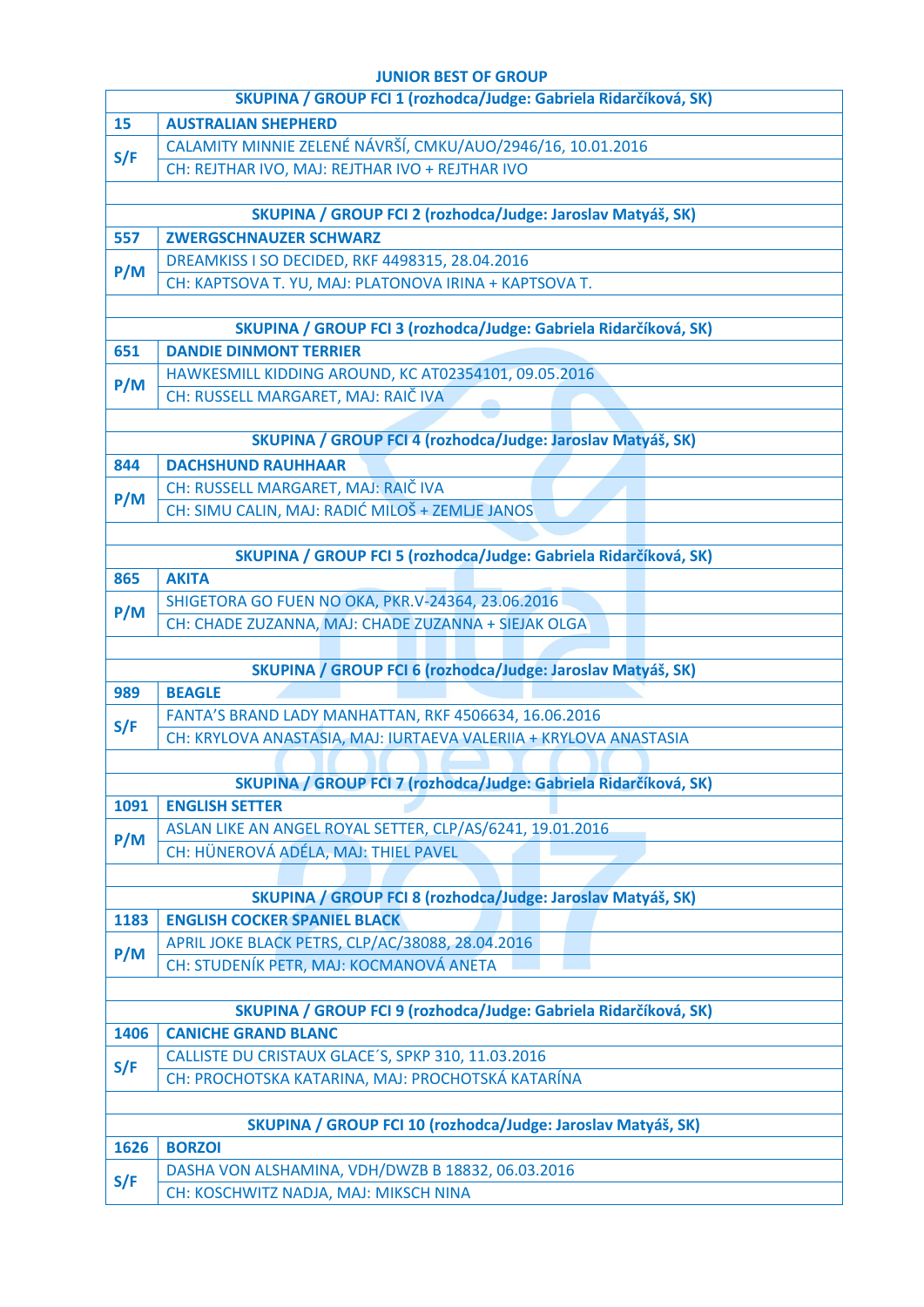### **BEST OF GROUP FCI 1 (rozhodca/Judge: Marko Ljutić, HR)**

|   | 12  | <b>AUSTRALIAN SHEPHERD</b>                                 |
|---|-----|------------------------------------------------------------|
|   | P/M | MARKÝZ SRDCOVÉ ESO, CMKU/AUO/2775/15, 19.07.2015           |
|   |     | CH: HODOVÁ ZUZANA, MAJ: HODOVÁ LINDA + HODOVÁ ZUZANA       |
|   | 117 | ČESKOSLOVENSKÝ VLČIAK                                      |
|   | S/F | E' UNA DI MAGGIO ITALIA, ROI 13/4126, 31.10.2012           |
|   |     | CH: MAGGIORANI ROBERTO, MAJ: ETTORE SERGIO                 |
| 3 | 168 | <b>SHIPERKE</b>                                            |
|   | P/M | SLAVJAN AL CAPONE, RKF 3977884, 29.06.2014                 |
|   |     | CH: BAKLUSHIN G. V., MAJ: PLATONOVA IRINA + SPIRIDONOVA M. |

### **BEST OF GROUP FCI 2 (rozhodca/Judge: Gabriela Ridarčíková, SK)**

| -1 | 528 | <b>TCHIORNY TERRIER</b>                                   |
|----|-----|-----------------------------------------------------------|
|    | P/M | ATLANTIC EUROPICA VARIETAS, SPKP 272, 08.10.2013          |
|    |     | CH: BOCSKORÁS PAVOL, MAJ: BOCSKORÁS PAVOL                 |
|    | 474 | <b>NEWFOUNDLAND</b>                                       |
|    | P/M | KING OF HELLULAND YOU ARE THE BEST, SPKP 1839, 14.09.2013 |
|    |     | CH: KROČKO SOŇA A VLADIMÍR, MAJ: KROČKO SOŇA & VLADIMÍR   |
| 3  | 372 | <b>DOBERMAN BRAUN UND ROT</b>                             |
|    | S/F | LIVONIJA BARONESA AMIDALA PADME, RKF 3972726, 08.02.2014  |
|    |     | CH: PIPIRA J., MAJ: PLATONOVA IRINA + YAKUSHEVA E.        |

# **BEST OF GROUP FCI 3 (rozhodca/Judge: Cathy Delmar, IE)**

|  | 604 | <b>AMERICAN STAFFORDSHIRE TERRIER</b>                                |
|--|-----|----------------------------------------------------------------------|
|  | S/F | GINGER COSA NOSTRA IMPERO, JR 708416 AST, 01.03.2016                 |
|  |     | CH: PAVKOVIĆ ALEKSA, MAJ: MRKOBRAD IGOR                              |
|  | 685 | <b>KERRY BLUE TERRIER</b>                                            |
|  | S/F | EDBRIOS EXOTICA, IKC Z68144, 01.12.2013                              |
|  |     | CH: O'BRIEN P. & POULOVÁ J., MAJ: O'BRIEN PHILIP & POULOVÁ JAROSLAVA |
|  | 671 | <b>JACK RUSSEL TERRIER</b>                                           |
|  | P/M | ORIGINAL MASTER'S VOICE LOVESONG RNB, MET.JRT.86/H/15, 22.02.2015    |
|  |     | CH: VEYSSIARE CATHY, MAJ: FARÁDI JÓZSEF                              |

### **BEST OF GROUP FCI 4 (rozhodca/Judge: Tiina Taulos, FI)**

|  | 819 | <b>DACHSHUND KURZHAAR ZWERG</b>                        |
|--|-----|--------------------------------------------------------|
|  | S/F | MAGIK RAINBOW LARA CROFT, MET.RT.820/H/17, 12.06.2016  |
|  |     | CH: IVANOVA VICTORIA, MAJ: KNÓR GYÖRGY                 |
|  | 829 | <b>DACHSHUND LANGHAAR KANINCHEN</b>                    |
|  | S/F | CH: IVANOVA VICTORIA, MAJ: KNÓR GYÖRGY                 |
|  |     | CH: AUGUSTIN JOSEF, MAJ: RŮŽIČKOVÁ SILVIE              |
|  | 847 | <b>DACHSHUND RAUHAAR</b>                               |
|  | P/M | LUX DEL PALATINO OCEAN DEEP, ROI 16/155082, 10.08.2015 |
|  |     | CH: SALETTI ANNALUCE, MAJ: SALETTI ANNALUCE            |

# **BEST OF GROUP FCI 5 (rozhodca/Judge: Lenka Frnčová, CZ)**

|  | 939 | <b>SAMOYED</b>                                                         |
|--|-----|------------------------------------------------------------------------|
|  | P/M | SAMMANTIC QUICK, VDH/DCNH S 02870/12, 22.11.2012                       |
|  |     | CH: BRUN BARBARA & STAMP WOLFGANG, MAJ: BRUNS BARBARA & STAMP WOLFGANG |
|  | 958 | <b>SUOMENLAPINKOIRA</b>                                                |
|  | P/M | HOSULI AV VINTERVIDDA, CMKU/LAK/81/-15/14, 18.07.2014                  |
|  |     | CH: LAULUTEN CHRISTIAN, MAJ: BASTL HOŘÁKOVÁ JITKA                      |
|  | 897 | <b>AMERICAN AKITA</b>                                                  |
|  | P/M | CAN'T HELP FALLING IN LOVE, DK11486/2013, 21.02.2013                   |
|  |     | CH: LONGONI GIANGIACOMO, MAJ: JENSEN METTE + DUPONT KENNETH            |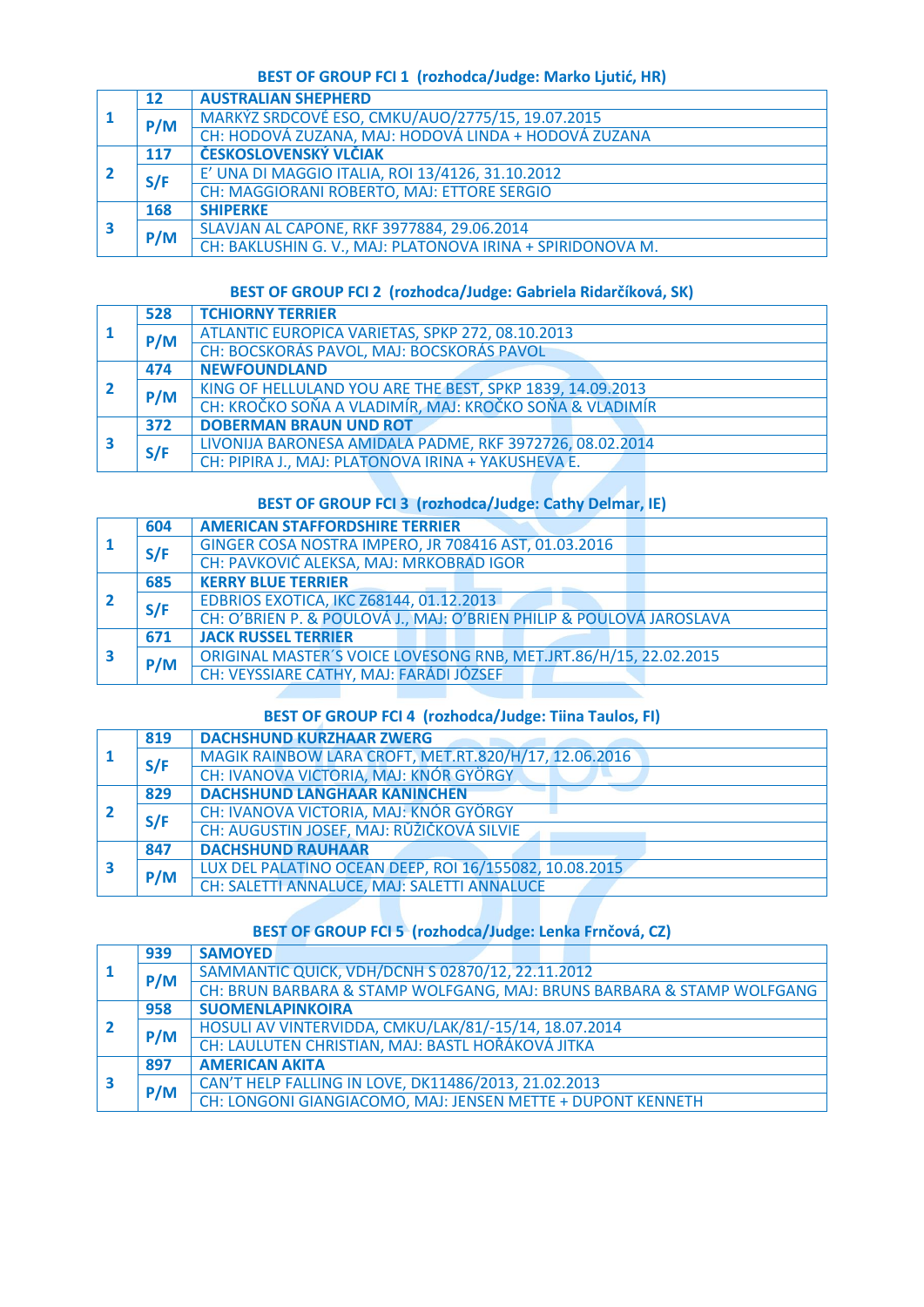### **BEST OF GROUP FCI 6 (rozhodca/Judge: Eli-Marie Klepp, NO)**

|  | 1001 | <b>DALMATINSKI PAS</b>                                   |
|--|------|----------------------------------------------------------|
|  | P/M  | BEETOWEN DI ASSONANZA, CLP/DA/7073, 13.04.2015           |
|  |      | CH: FULÍNOVÁ LIANA, MAJ: FULÍNOVÁ LIANA                  |
|  | 983  | <b>BEAGLE</b>                                            |
|  | P/M  | FANTA'S BRAND MAKES PEOPLE TALK, RKF 4377608, 16.07.2015 |
|  |      | CH: KRYLOVA ANASTASIA, MAJ: KRYLOVA ANASTASIA            |
|  | 981  | <b>BAYERISCHER GEBIRGSSCHWEISSHUND</b>                   |
|  | S/F  | ZARA Z BESKIDZKICH WYSP, PKR.VI-20110, 14.02.2016        |
|  |      | CH: OPYD JERZY, MAJ: KITTEL - MALEC MAGDALENA            |

### **BEST OF GROUP FCI 7 (rozhodca/Judge: Svend Lovendskjaer, DK)**

|   | 1122 | <b>IRISH RED SETTER</b>                                       |
|---|------|---------------------------------------------------------------|
|   | P/M  | DOUBLE DREAM LOVESET PACIFIC FOXTROT, RKF 2298763, 19.08.2008 |
|   |      | CH: GUSEVA YU. V., MAJ: PLATONOVA IRINA + LAZAREVA N.         |
|   | 1087 | <b>ENGLISH POINTER</b>                                        |
|   | P/M  | CHESTERHOPE ORG IS T NEW BLK, NZKC 00027-2017, 28.08.2016     |
|   |      | CH: O'NEILL DIANE, MAJ: BIHLET TENNA                          |
| 3 | 1127 | <b>KLEINER MÜNSTERLÄNDER VORSTEHHUND</b>                      |
|   | P/M  | ZANO-DAR VOM MUSTERLAND, CLP/MMO/10947, 03.06.2014            |
|   |      | CH: RUDNICKA AGNIESZKA, MAJ: DRNEC VLADIMÍR                   |

# **BEST OF GROUP FCI 8 (rozhodca/Judge: Dan Ericsson, SE)**

|  | 1272 | <b>LABRADOR RETRIEVER</b>                                             |
|--|------|-----------------------------------------------------------------------|
|  | P/M  | DOLBIA CASANOVA, PKR.VIII-31817, 13.08.2014                           |
|  |      | CH: DUDKOWIAK IRMINA, MAJ: FOSĆIAK MAREK                              |
|  | 1156 | <b>AMERICAN COCKERSPANIEL BLACK</b>                                   |
|  | P/M  | GALAKSI I HAVE A DREAM, DK10012/2015, 11.04.2015                      |
|  |      | CH: KRISTENSEN MICHAEL, MAJ: KRISTENSEN LOTTE + KRISTENSEN LOTTE      |
|  | 1185 | <b>ENGLISH COCKERSPANIEL BLACK</b>                                    |
|  | P/M  | AMORE AMERICA BIG CITY LIFE, MET.MVSK.CSP.0061/15, 26.01.2015         |
|  |      | CH: LUKÁCS NÓRA, MAJ: LUKÁCS NORA & CZEGLÉDI ATTILA + ATTILA CZEGLEDI |

### **BEST OF GROUP FCI 9 (rozhodca/Judge: Jakub Kruczek, PL)**

|   | 1414 | <b>CANICHE GRAND NOIR</b>                                       |
|---|------|-----------------------------------------------------------------|
|   | P/M  | DA MAYA HUFFISH TRADEMARK, SE37502/2013, 27.07.2012             |
|   |      | CH: ZULEIKA BORGES TORRELBACH CHARLOTTE, MAJ: PLATONOVA IRINA + |
|   |      | <b>PRABHAKARAN VIJAY</b>                                        |
|   | 1431 | <b>CANICHE MOYEN NOIR</b>                                       |
|   | P/M  | DREAM CATCHER STARRING MORAVIA, CMKU/P/15878/09, 11.02.2009     |
|   |      | CH: VAVROUŠKOVÁ JANA, MAJ: VAVROUŠKOVÁ JANA + MYHRBRAATEN ANNE  |
| 3 | 1537 | <b>MALTESE</b>                                                  |
|   | P/M  | LOVELY WING'S SUPER HERO, JKC-ML 07423/14, 26.07.2014           |
|   |      | CH: HORIKAWA TOMOKO, MAJ: SZOMBATH MARTINA                      |

## **BEST OF GROUP FCI 10 (rozhodca/Judge: Ľudmila Fintorová, SK)**

|   | 1692 | <b>WHIPPET</b>                                                   |
|---|------|------------------------------------------------------------------|
|   | P/M  | ABSOLUTE MANN DONKEY KONG, ROI 15/188756, 10.10.2015             |
|   |      | CH: MANNI FABRIZIO, MAJ: VOLÁRIK RICHARD                         |
|   | 1682 | <b>SALUKI</b>                                                    |
|   | S/F  | ASALI AURUM BOHEMIA, SPKP 150, 12.10.2012                        |
|   |      | CH: EPSTEINOVÁ DANIELA, MAJ: JAMRICHOVÁ MILADA + JAMRICH ĽUDOVÍT |
|   | 1656 | <b>IRISH WOLFHOUND</b>                                           |
| 3 | S/F  | AIMĚE MES AMIS DE MAFINNS, CMKU/IW/4724/15, 06.08.2015           |
|   |      | CH: TRČALOVÁ ESTER, MAJ: ILČÍKOVÁ ADRIANA                        |